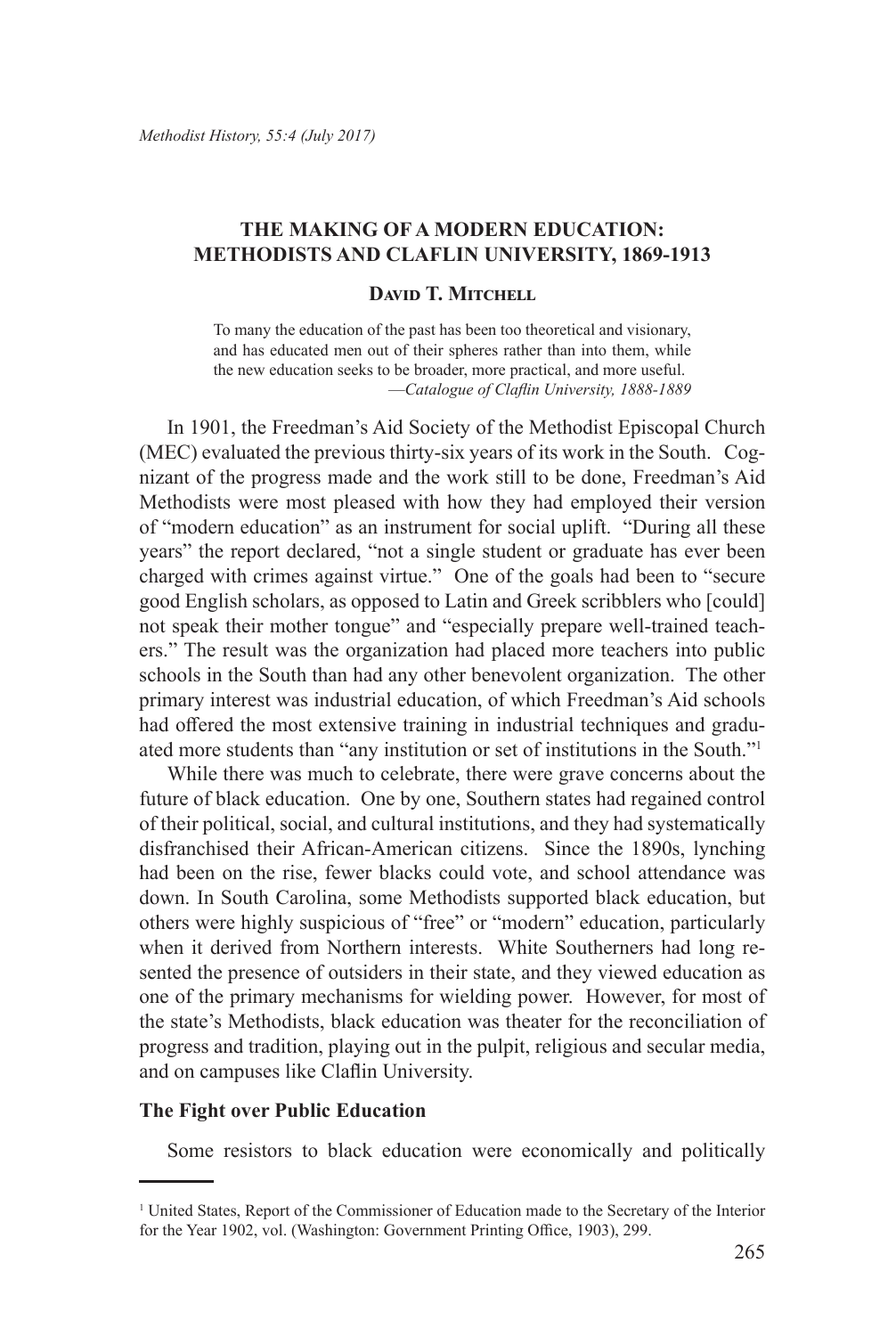motivated. In 1885, the colleges of Erskine, Furman, Wofford, and Newberry protested South Carolina University's practice of offering free tuition, explaining that those who wished to attend denominational colleges were suffering an unjust burden, not only paying full retail but also subsidizing scholarships for secular education. Although most leaders of these religious institutions did not specifically target African Americans, in their attempts at self-preservation, they viewed black education as an acceptable casualty. In 1895, the Reverend John Kilgo, President of Trinity College, questioned the sincerity of free school advocates, claiming that a free education amounted to little more than political patronage. He wrote, "Benevolence is always to be commended, but the most vicious results have often been produced in the name of philanthropy. Judging by the methods of bestowing free scholarships, it is doubtful whether there is a benevolent intention behind them."<sup>2</sup>

Other resistance was racially driven. Reverend W. P. Lovejoy complained that "our Northern critics . . . suppose, without sufficient data, . . . that the negro is a much finer specimen of a human being, morally, mentally, every way, than he is  $\dots$  ."<sup>3</sup> Another minister suggested that since "the Northern people have the money, and claim to have the philanthropy," the best solution would be for "four or five million negroes to move up into the Northern States." Then Northerners could "let colored ladies sit in the same parlors and pews with white women, and put colored children in the same schools and desks as white children."<sup>4</sup>

In 1886, the *Southern Christian Advocate* ran a series of editorials both for and against the Blair Education Bill, legislation that would have provided Federal money for primary school education for both black and white children.<sup>5</sup> Opponents argued that such "misplaced charity" would "do more harm than good," robbing citizens of their "independence and self-reliance."<sup>6</sup> The bill never passed, lacking support from Southerners who did not want blacks to receive federal education funding and Northerners who didn't want their taxes to fund Southern schools, but some Methodist leaders believed that it was the duty of government "to supply primary education as a *sine qua non* of the preservation of free institutions."<sup>7</sup> In 1900, the *Southern Christian Advocate* blasted state politicians, who, in their efforts to obstruct the "education of the negro," had killed the state Compulsory School Bill, ". . . willingly [closing] the door . . . upon white children."8 Even if the bill had passed, the newspaper argued, the "moral and intellectual superiority of the

<sup>2</sup> John C. Kilgo, "Education and Pauperism," *Southern Christian Advocate*, September 5, 1895 (South Carolina United Methodist Collection, Wofford College, Spartanburg, SC).

<sup>3</sup> W. P. Lovejoy, "The Difficulties Surround the Race Problem in the South," *Southern Christian Advocate*, July 31, 1890.

<sup>4</sup> W. M. Leftwich, "The Race Problem," *Southern Christian Advocate*, August 21, 1890.

<sup>5</sup> See, Daniel Crofts, "The Black Response to the Blair Education Bill," *Journal of Southern History* 34 (1971): 41–65; Allen Going, "The South and the Blair Education Bill," *Mississippi Valley Historical Review* 44 (1957): 269–290.

<sup>6</sup> "Federal Aid to Education, *Southern Christian Advocate*, June 10, 1886.

<sup>7</sup> *Southern Christian Advocate*, January 14, 1886.

<sup>8</sup> *Southern Christian Advocate*, February 8, 1900.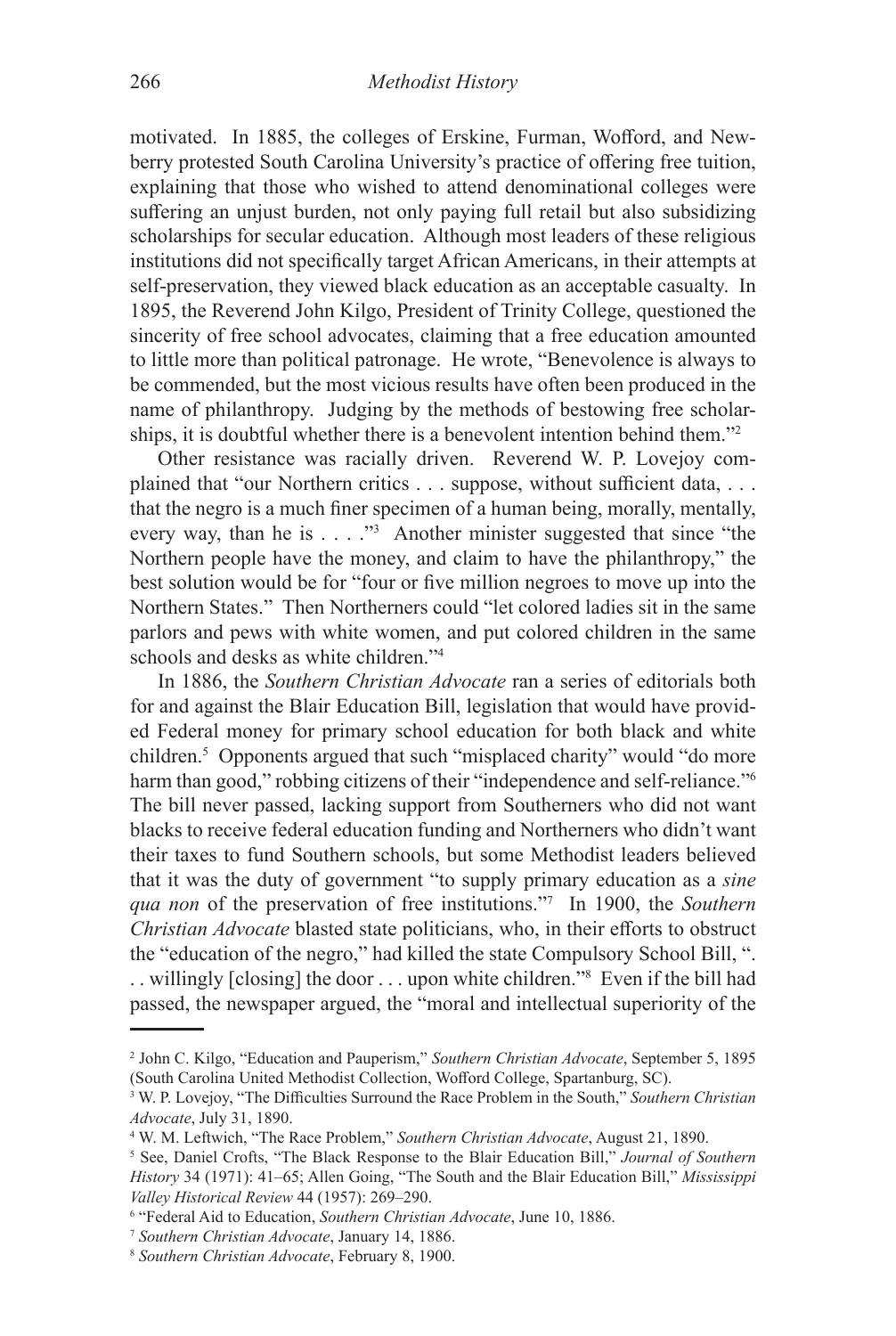white race" would remain intact, for it "would be a practical impossibility to give the negroes [*sic*] schools in any way comparable with those of the whites."

While white Southerners remained apprehensive of black education outside the realm of their control, they cautiously accepted Northern philanthropy benefitting whites. Through the state denominational newspaper, the *Southern Christian Advocate*, Methodist leaders urged their members to practice racial moderation and support expanding education. Although South Carolinians resented Northern philanthropy that helped the Freedpeople, when State Superintendent Hugh Thompson announced the opening of a state teacher's institute in Spartanburg, offering free tuition to white South Carolinians, Methodist leaders cheered.<sup>9</sup> The General Agent of the Peabody Fund had contributed \$5,000 to the Institute, and subsequently, the state Methodist newspaper did not suggest rejecting the northern money, writing that, "[this is] an important era in our educational progress. It means better teaching and better schools, a more intelligent understanding of school work and its proper performance. Every parent in the State has an interest in the successful issue of this new enterprise."<sup>10</sup> After a few relocations, in 1895, with broad support throughout the State, the Institute re-located to Rock Hill, South Carolina, and was named Winthrop Normal and Industrial College.<sup>11</sup>

### **Methodists and the Promises of Modern Education**

Allston Earle believed that African Americans had benefitted from education. After he had attended the 1895 Greensville District Conference, the Methodist minister shared his findings with readers of the *Southern Christian Advocate*. Earle was impressed by the surprising intelligence and the commendable behavior of these African-American Methodists, who demonstrated modesty both inside the church and on public streets. Referencing Booker T. Washington's famous speech at the Atlanta Cotton Exposition, Earle argued: "Disguise or try to get around it as we may, the negroes, in the past thirty years, have made great progress, and as a race are still making strides onward."<sup>12</sup> With blacks poised to continue their advance, and with so many whites indifferent to education, this "ought to drive white folks to serious reflection."

When Earle spoke of racial progress, he meant industrial education, often called the Hampton-Tuskegee philosophy of education. This was the brainchild of a Northerner, Samuel Chapman Armstrong, who, in 1868, had founded Hampton Institute in Virginia as a place to train new black teach-

<sup>9</sup> Department of Public Instruction, *Eleventh Annual Report of the State Superintendent of Education of South Carolina*, by Hugh S. Thompson (Columbia: Calvo and Patton, State Printers, 1879), 37.

<sup>10</sup> "The Normal Institute," *Southern Christian Advocate*, July 31, 1880.

<sup>11</sup> Stephen Kantrowitz, *Ben Tillman & the Reconstruction of White Supremacy*, The Fred W. Morrison Series in Southern Studies (Chapel Hill: U North Carolina P, 2000): 230.

<sup>12</sup> Allston Earle, "Some Impressions Made by a Recent Colored District Conference," *Southern Christian Advocate*, September 19, 1895.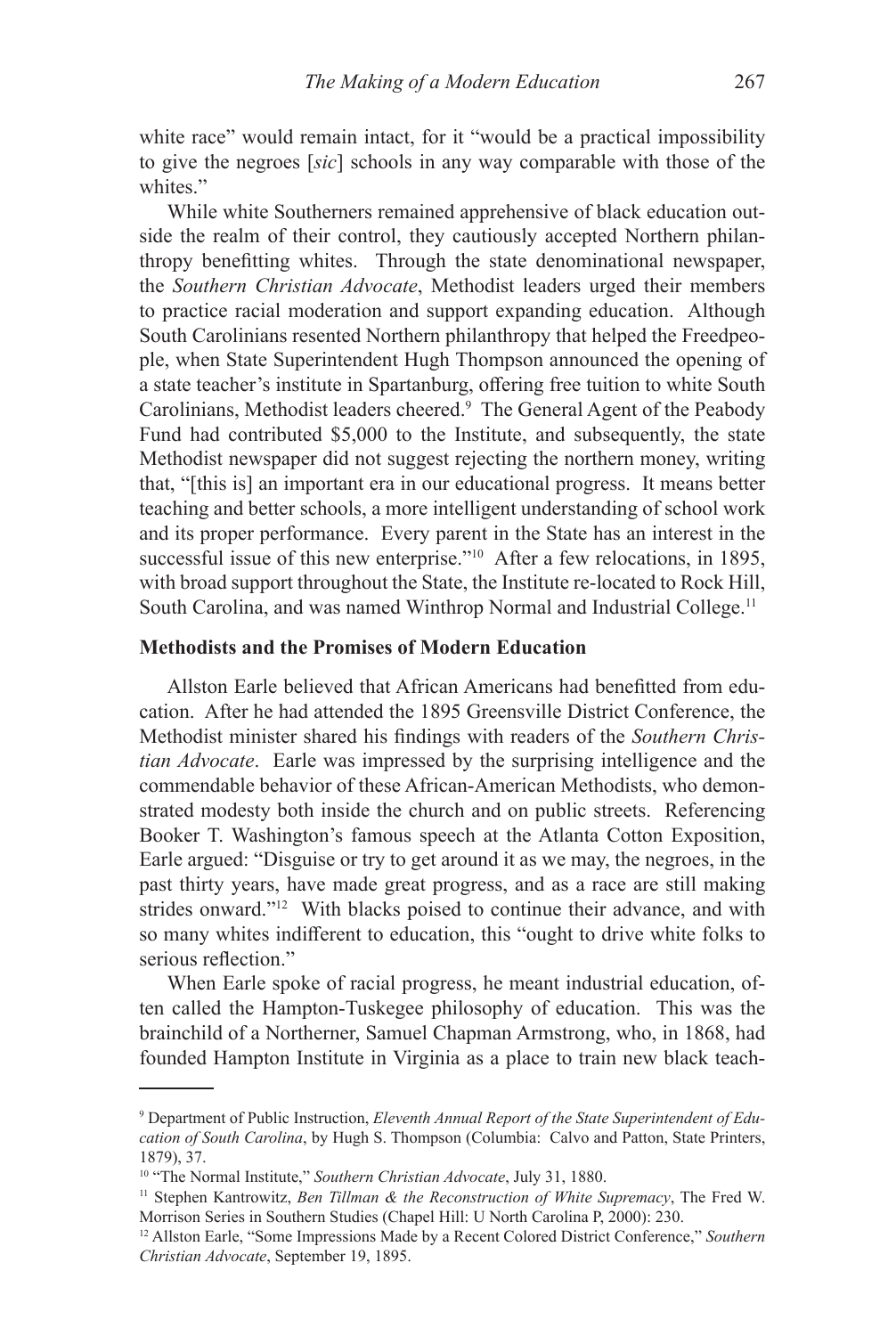ers. He believed that college was for moral and vocational training, which promised both technical and life-management skills. Students were taught how to function in an undemocratic society where blacks operated at the bottom of the social hierarchy. In 1881, his most famous pupil, Booker T. Washington, founded Tuskegee Normal and Industrial Institute and became a tireless evangelist for practical education. During a decade when many Southern states enacted Jim Crow laws, Washington gave a speech at the 1895 Atlanta Cotton Exposition, offering a compromise to white, Southern business owners—hire more black industrial workers, and in return, we will teach our students Christian values, thrift, and acquiescence.

These were not new ideas but ones that had been altered to meet the needs of an industrial economy operating in a bi-racial society. The origins stemmed from the Age of Science and Reason, emphasizing observation and inquiry over authority and tradition. These ideals fueled political, economic, and social revolutions around the world. One of the most influential philosophers of education, John Locke, theorized that, placed in the right environment, common citizens were as capable of learning as the aristocracy.<sup>13</sup> Children were blank slates that could be molded into bright, intelligent citizens. The promise was a more modern, relevant education to prepare young people for the challenges of a new economy, brought on by a new industrial age that had finally reached the United States and had transformed the North.

While Northern schools looked to Europe for educational inspiration, for a number of reasons, antebellum Southern colleges resisted these changes.14 While the South has a long history of higher education, college was primarily for the elite, and the academic focus was on reciting the classics. Traditionally, universities, especially those in the South, equated knowledge with rote memorization. Institutions operated under the assumption that students had successfully completed college preparatory training, so professors rarely lectured or held formal classes. Instead, exams were often comprised of public recitation; students spent much of their semester practicing their rhetoric among peers. In Professor Robert Barnwell's 1861 course, History of Moral Philosophy, junior-level students were asked to draw upon their extensive memories, responding to a litany of who, what, where, when, and how questions: "What schools sprung from Socrates' instructions?"; "What is the character of Christian Ethics?"; and "Who were the Schoolmen?"15

Planters sent their sons to the University of South Carolina for moral and social reasons. Historian Bertram Wyatt-Brown explains that because

<sup>13</sup> John Locke, *Some Thoughts Concerning Education* (London: A. F. Churchill, 1693).

<sup>&</sup>lt;sup>14</sup> Although James Leloudis focuses on North Carolina, which had a slightly different societal arrangment than South Carolina, his study of late nineteenth and early twentieth century educational pedagogy applies more broadly to the New South, in, James L. Leloudis, *Schooling the New South: Pedagogy, Self, and Society in North Carolina, 1880-1920*, The Fred W. Morrison Series in Southern Studies (Chapel Hill: U North Carolina P, 1996).

<sup>&</sup>lt;sup>15</sup> "1861. April Examination of the Junior Class, Upon the History of Moral Philosophy," University of South Carolina Exams, 1854-1917, University Archives, Digital Collections, University of South Carolina Library.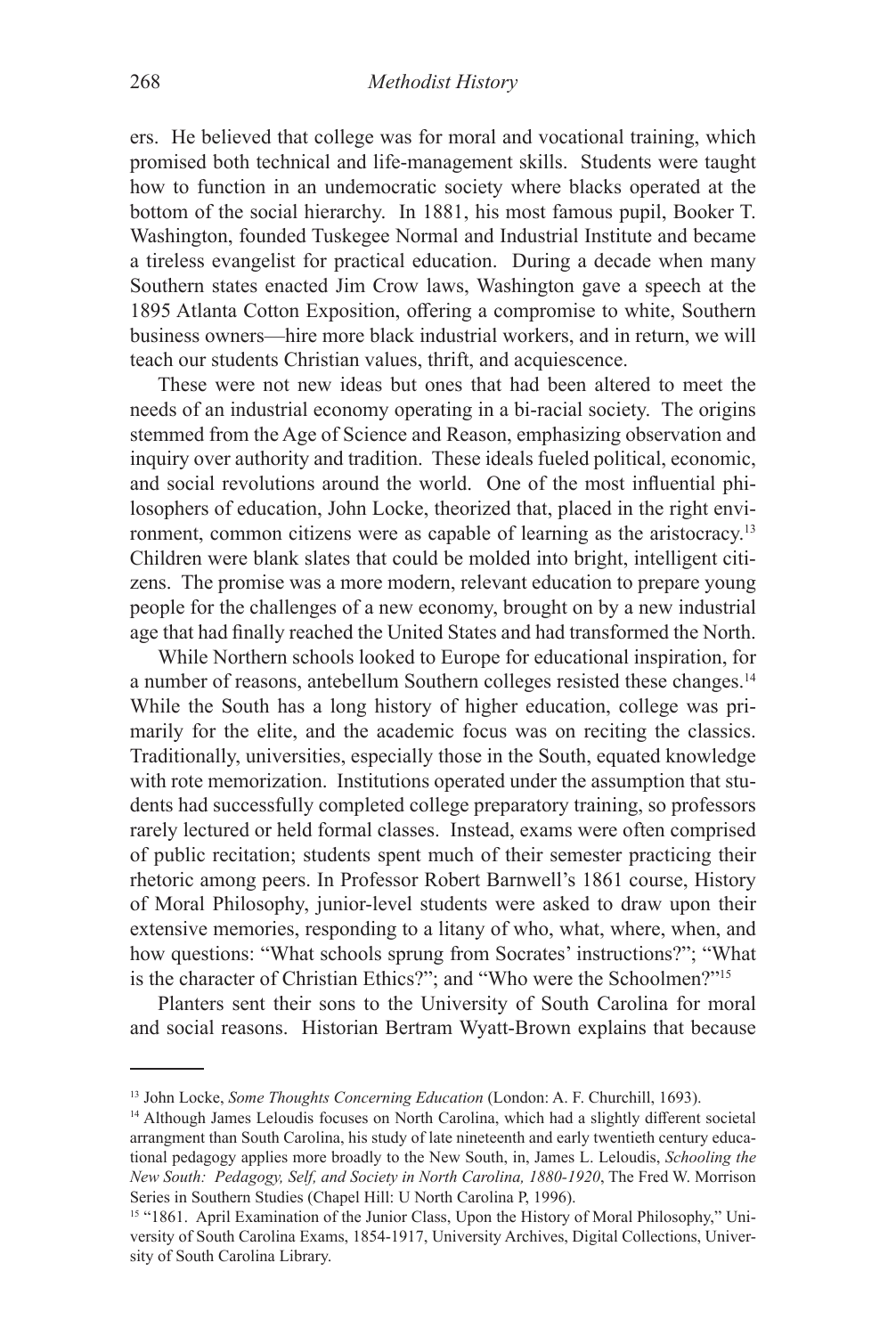of "Southern honor," a belief system predicated on personal conduct and preserving social hierarchy, students cared little about book learning or impressing professors.<sup>16</sup> College was a rite of passage where students focused on cultivating their manners and developing oratorical skills that would distinguish them among peers and, thus, uphold the family name.

Elites were not the only Southerners unimpressed by the promises of modern education. To evangelicals, Enlightenment ideals were not democratic but calamitous, undermining Christian beliefs and, in one case, fueling slave insurrection in Haiti. While the average white South Carolinian had little use for Latin or Greek, he did equate the study of the classics with Christian education. Since the Second Great Awakening, more South Carolinians were interested in personal spirituality, which among other things meant reading the Bible daily. To them, literacy was a conduit for eternal salvation.<sup>17</sup> Evangelicals, of whom Methodists were most prominent, believed that learning the three R's—reading, writing, and arithmetic—was important for self-reliance and spiritual development.

To the extent that rural children received schooling, this was the responsibility of local communities, most often under the guise of common schools. Children studied in one-room schoolhouses alongside others of various ages. Headmasters were generally men picked by local communities, primarily for their moral virtues rather than educational qualifications. Most white Southern Carolinians preferred hiring from within the community because it kept outsiders from dictating curriculum and pedagogy. And with good reason: since the 1830s, Northern calls for education reform, including curriculum alterations and publicly funded schools, made Southerners anxious they would lose control of their children's education.<sup>18</sup> With sectional hostilities rising, Southern evangelicals augmented their educational commitment by expanding Sunday schools and establishing denominational colleges. Historian Daniel Stowell argues that, following the Civil War, as Northerners poured into the South with a mandate to enact "God's judgment" and remake the region into their own image, Southerners had "a genuine concern over the religious and intellectual training of Southern youth," and therefore, "devoted extraordinary efforts to the reestablishment of their [denomination-

<sup>16</sup> Bertram Wyatt-Brown, *Southern Honor: Ethics and Behavior in the Old South* (New York: Oxford UP, 1982).

<sup>17</sup> For more on education and evangelicalism, see Wilbur. J. Cash, *The Mind of the South* (New York: A. A. Knopf, 1941), 171-174; Charles A. Israel, *Before Scopes: Evangelicalism, Education, and Evolution in Tennessee, 1870-1925* (Athens: U Georgia P, 2004); William A. Link, *The Paradox of Southern Progressivism, 1880-1930*, The Fred W. Morrison Series in Southern Studies (Chapel Hill: U North Carolina P, 1992); Ted Ownby, *Subduing Satan: Religion, Recreation, and Manhood in the Rural South, 1865-1920*, The Fred W. Morrison Series in Southern Studies (Chapel Hill: U North Carolina P, 1990); Randy J. Sparks, *On Jordan's Stormy Banks: Evangelicalism in Mississippi, 1773-1876* (Athens: U Georgia P, 1994).

<sup>18</sup> Edward J. Blum, *Reforging the White Republic: Race, Religion, and American Nationalism, 1865-1898* (Baton Rouge: Louisiana State UP, 2005), 54-55.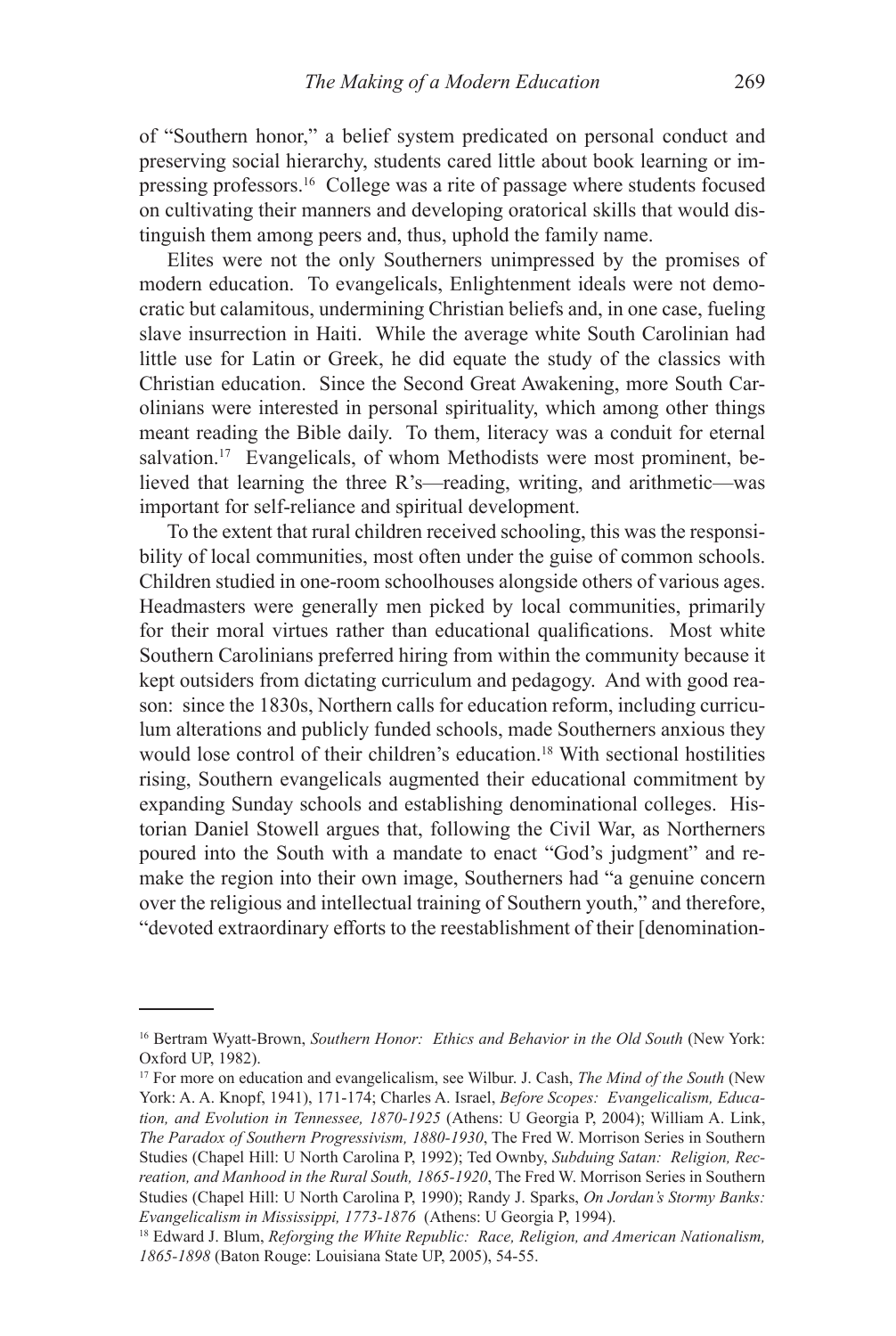al] colleges."19

While Southern Methodists grappled with how best to preserve their traditions, ironically, under the auspices of northern Methodists, Freedman's Aid Society schools were among the first Southern colleges to implement the modern curriculum. Initially, these schools focused on teacher training, and as Historian Ronald Bluchart asserts, the language of education was steeped in a scientific language of efficiency, order, and management.20 Within the first five years of Reconstruction, many Southern states, including South Carolina, had implemented a statewide school system mirroring that of the North.

#### **The Claflin Experiment**

One of the largest and most successful Freedman's Aid Society schools was Claflin University.<sup>21</sup> Founded in 1869, it featured a broad, comprehensive curriculum. The shortest course of study was the two-year grammar school program, which initially focused on literacy, but by 1879, it had become "a first-class preparation for entering upon the normal school course . . . with a respectable library of more than one thousand volumes and valuable apparatus for experimental lectures on the sciences."22 When Methodists first began the university, it had been the only course of study, providing knowledge vital to full participatory citizen and self-reliance.

In 1872, the South Carolina government merged its new land-grant college, South Carolina Agriculture and Mechanical Institute, with Claflin, offering an expanded curriculum of teacher training along with increased science and engineering. University administrators declared that, "for the sake of greater economy and efficiency, the two institutions, while distinct in every other particular, are operated practically as one." 23 By the 1880s, both the Normal Institute and agriculture and mechanics were three-year programs. The capstone degree was four years of classical humanities. Even the liberal arts degree offered electives to those who preferred "more of the sciences, less of classics." The curriculum mirrored Northern educational trends first adopted in the 1830s and federalized with the 1862 Morrill Act, which not only established foundations for land-grant universities but also shifted traditional higher education's focus from solely on classics such

<sup>19</sup> Daniel W. Stowell, *Rebuilding Zion: The Religious Reconstruction of the South, 1863-1877* (New York: Oxford UP, 1998), 114.

<sup>20</sup> Ronald E. Butchart, *Schooling the Freed People: Teaching, Learning, and the Struggle for Black Freedom, 1861-1876* (Chapel Hill: U North Carolina P, 2010), 149.

<sup>&</sup>lt;sup>21</sup> For more of Claflin's history, see Charlestine Romelle Fairley, "A History of Claflin College," Thesis (Ph.D.), University of South Carolina, 1990; Vivian Glover, *Men of Vision: Claflin College and Her Presidents*, (Orangeburg, SC: Claflin College, 1995); and Blinzy Gore, *On a Hilltop High: The Origin and History of Claflin College to 1984* (Spartanburg, SC: The Reprint Company Publishers, 1993).

 $22$  Thompson, 9-10.

<sup>23</sup> Claflin University, *Catalogue of Claflin University, and College of Agriculture, Orangeburg, S.C., 1883-1884,* (Charleston: Walker, Evans and Cogswell, 1884), https://archive.org/details/ catalogueofclafl00claf.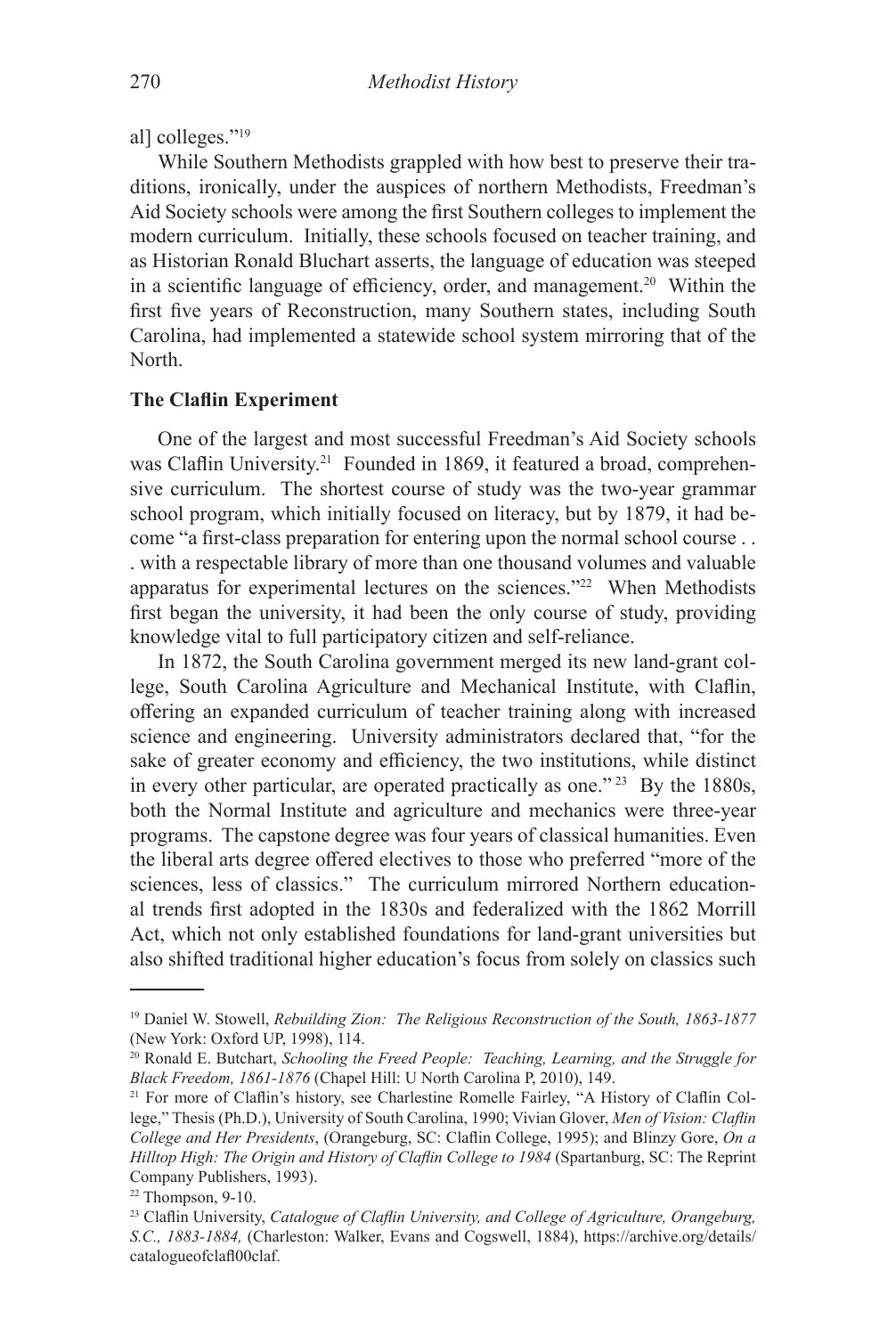Latin, Greek, and Rhetoric to one with heavy supplements of science and mathematics.24 Claflin became one of the first colleges in South Carolina to experiment with liberal education.

Pedagogy also evolved, but the student experience resembled a mixture of progress and tradition. Traditionally, universities utilized parochial pass or fail evaluations, but Claflin professors evaluated students on a 100 point scale, with 60 being the minimum passing grade. Numeric evaluations grades—were a revelation to college life, offering measureable comparisons between students. Often, professors posted grades publicly for all to see. Each year, the faculty awarded prizes recognizing exemplary students. For African Americans, performance-based evaluations offered the prospect of equality, or at the very least, a more democratic society where talent and ingenuity trumped social connections.

Students became more actively engaged in their education. Professors asked students to solve math problems on chalkboards, point out African countries on circular globes, and identify plant species in the nearby woods. However, in the early years of the university, student examinations still resembled the vestiges of the Old South. *The Orangeburg News* reported that during spring 1873 examinations, teachers put students through "the ordeal of a severe and scarching [*sic*] examination in a manner creditable to more pretentious institutions."25 The bulk of testing occurred in four large classrooms, where students were evaluated based on their fields of study. Similar to white universities, recitations took place in front of one's peers, offering a support network of friendly faces during these trials. However, because of Claflin's many benefactors and its state funding, annual examinations were followed by public exhibitions given by the students. These consisted of declamations, recitations, and dialogues, interspersed with music. The music, according to one report, "included a number of slave melodies, which were rendered with characteristic pathos." Visitors included university trustees, state officials, and Bishop Gilbert Haven, who optimistically remarked that, "there was no reason why, in a few years, there should not be a demand from the North for teachers and professors among the colored people of the South."

Students enrolled in both practical and theoretical classes. Since many had difficulty paying for their educational expenses, acquiring skills such as tailoring, carpentry, or horticulture gave students the means to earn income while taking classes that prepared them for the ministry.<sup>26</sup> When founded in 1869, Claflin students could not take industrial courses, but after 1872, the University received \$7,500 in state aid, funding the science and agriculture curriculum that trained students in bookkeeping, surveying, and farming

 $24$  Leloudis, 53.

<sup>25 &</sup>quot;Claflin University. The Annual Examination at Orangeburg," *The Orangeburg News*, (Orangeburg, SC), June 21, 1873, *Chronicling America: Historic American Newspapers*, Library of Congress, http://chroniclingamerica.loc.gov/lccn/sn84026920/1873-06-21/ed-1/seq-2/.

<sup>26</sup> James D. Anderson, *The Education of Blacks in the South, 1860-1935* (Chapel Hill: U North Carolina P, 1988), 243.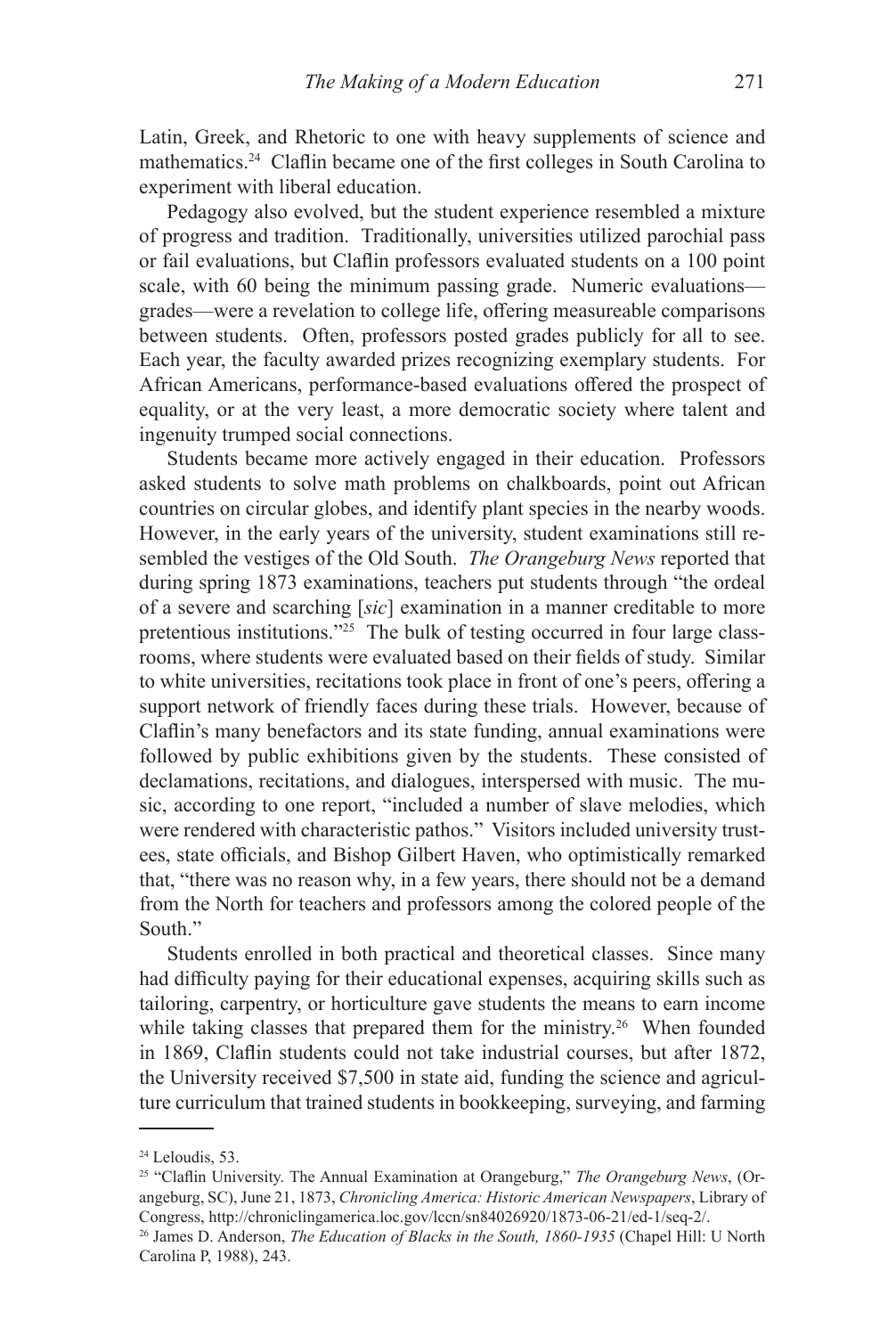techniques. Those enrolled in the Normal Institute could choose either scientific or classical training in their third year.

From 1879 to 1895—the year South Carolina separated the state landgrant school from Methodist-held Claflin—the University catalogs reveal a dramatic shift in the curriculum from liberal education to industrial training. In 1883, first year A&M students took Mathematics emphasizing spatiality, English rhetoric, and theories of agriculture. In the second year, they learned drafting, surveying, and natural science. The final year, students studied physics, chemistry, geology, and civil government. One brief paragraph summarized the University's "Industries;" there were auxiliary programs where young men could learn carpentry or work on the college farm "and thus meet a portion of their expenses."27 The Women's Home Missionary Society of the Methodist Church, North, created a Girls' Industrial Home in connection with the University, where students learned home economics. These practical skills served students well past their degree, as for instance, when a low-paying job as a minister might necessitate the need for supplemental income. However, none of these auxiliary programs were curriculum components.

Six years later, Claflin looked very different, offering courses in agriculture, art decorations, blacksmithing, bricklaying, cabinet-making, carpentry, clay modeling, cooking, crocheting and point lace, home economics, mechanical drawing, dress-making and fitting, steam engineering, gardening, glazing, laundering, millinery, nursing, painting, plastering, printing, sewing, shoemaking, and tailoring and dyeing. While the University still offered the Bachelor of Arts with either a classical or scientific emphasis, all students were "required to engage in one or more industrial pursuits, during their entire course of literary training."28 Claflin would offer "no attempt at teaching a full Theological Course;" those who wished for ministerial training were referred to Gammon Theological Seminary, in Atlanta. That year, there were 179 Normal Graduates, while only 3 completed the Bachelor of Arts.

# **Philanthropy in Higher Education: Economics, Cultural Authority, and Race**

There were both economic and cultural explanations for Claflin's rapid curriculum changes. In 1882, John Slater gave one million dollars exclusively earmarked for black industrial education in the South. The following year, Claflin established its Manual Training Department, financed by the Slater Fund. During the 1880s, many denominational black colleges received Slater money but limited their expansion of vocational programs, preferring to emphasize liberal arts. Because of their unusual circumstances as a private Methodist school and a state-funded Land-Grant institute, Claflin administrators had too many vested outside interests to offer cursory

<sup>27</sup> *Catalogue of Claflin University, 1888-1889*, 29.

<sup>28</sup> *Catalogue of Claflin University, 1888-1889*, 44, 52.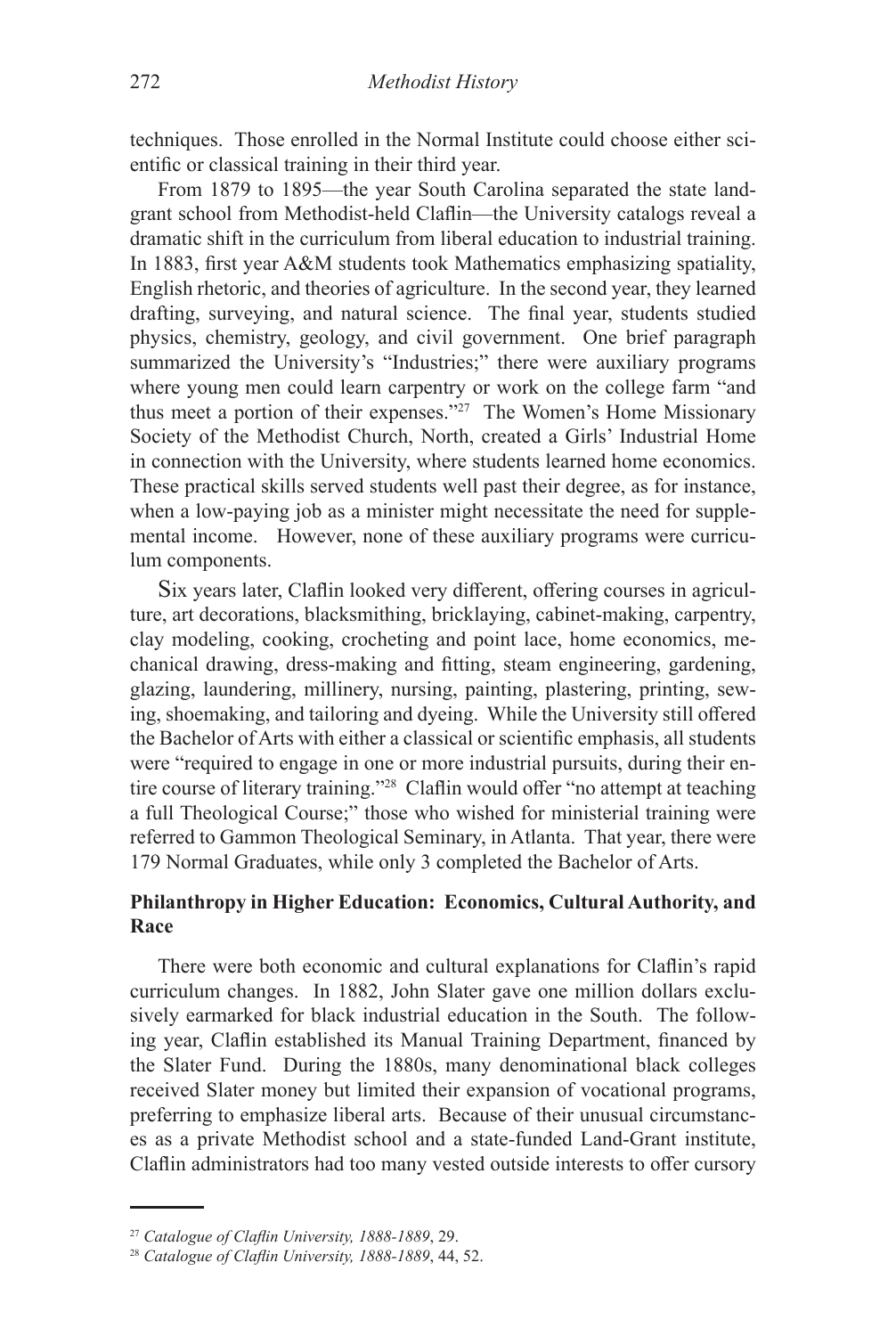attention to industrial education.

Slater Fund administrators were responsible for engineering the program. They were a mix of Northern and Southern leaders from religious and business backgrounds. Among the notable: Baptist minister Wallace Buttrick would go on to chair the Rockefeller Foundation's General Education Board, which poured millions of dollars into the South's education system. Alabama Baptist J. L. M. Curry was a classically-trained intellectual who served as a professor and President of Howard College and was a tireless advocate of Southern education. Methodist Atticus Haygood had been a minister, writer of Sunday school literature, President of Emory College, and would later become Bishop of the Methodist Episcopal Church, South.

Religious beliefs shaped the Fund's scientific and industrial objectives. Methodists eventually reconciled their faith with a modern, liberal education, but there were growing pains. After hearing a "scientific sermon" on the ideas of Herbert Spencer, who coined the term "survival of the fittest," one Methodist complained that these ideas relegated man to an animal driven by instinct, without a spiritual nature, and the freedom to choose.<sup>29</sup> While recognizing that civilizations have an obligation to study natural science, one Methodist writer argued that, "if we derive—as many do—our philosophy of life . . . from atheistic science, and then we employ the vast resources of that science to make our nation rich and strong, what will we then have . . . but a conjunction of wickedness and power."30 In referencing Harvard and Yale, J. G. Holland asked if, "in the current discussions of the relations of Christianity to science," the public had forgotten, "to whom and to what, are the institutes of learning . . . indebted for their existence?"

In 1886, Methodist W. D. Kirkland conceded that the State would provide primary education, but he proposed a solution to secularized universities and scientific institutes—intermediate college, "the finishing school of the people, the training school of political, social, and domestic morality, and the hope of Christian education."<sup>31</sup> Carlisle Fitting School was an example of how Methodists marched forward with one foot in the past. Founded in 1892 at Bamberg, South Carolina, the school prided itself on developing a young man's character. Headmaster Hugo Sheridan declared that public schools delivered "one-sided education," that trained "the mental faculties . . . according to the most approved methods of the modern school, but the moral man is left to pine and die amid the unhealthy influences by which humanity is surrounded."32 Sheridan reminded parents to remain steadfast and "guard well every avenue of approach to their family circle, lest by . . . school room influence, the little ones of their families imbibe the fatal poison and become thoroughly impregnated with principles foreign to their father's religion."

<sup>29 &</sup>quot;A Scientific Sermon," *Southern Christian Advocate*, June 29, 1874.

<sup>30</sup> *Southern Christian Advocate*, September 9, 1874.

<sup>31</sup> W. D. Kirkland, "The Church Colleges," *Southern Christian Advocate*, September 2, 1886.

<sup>32</sup> Hugo Sheridan, "What School and Teacher for our Children?" *Southern Christian Advocate*, August 20, 1895.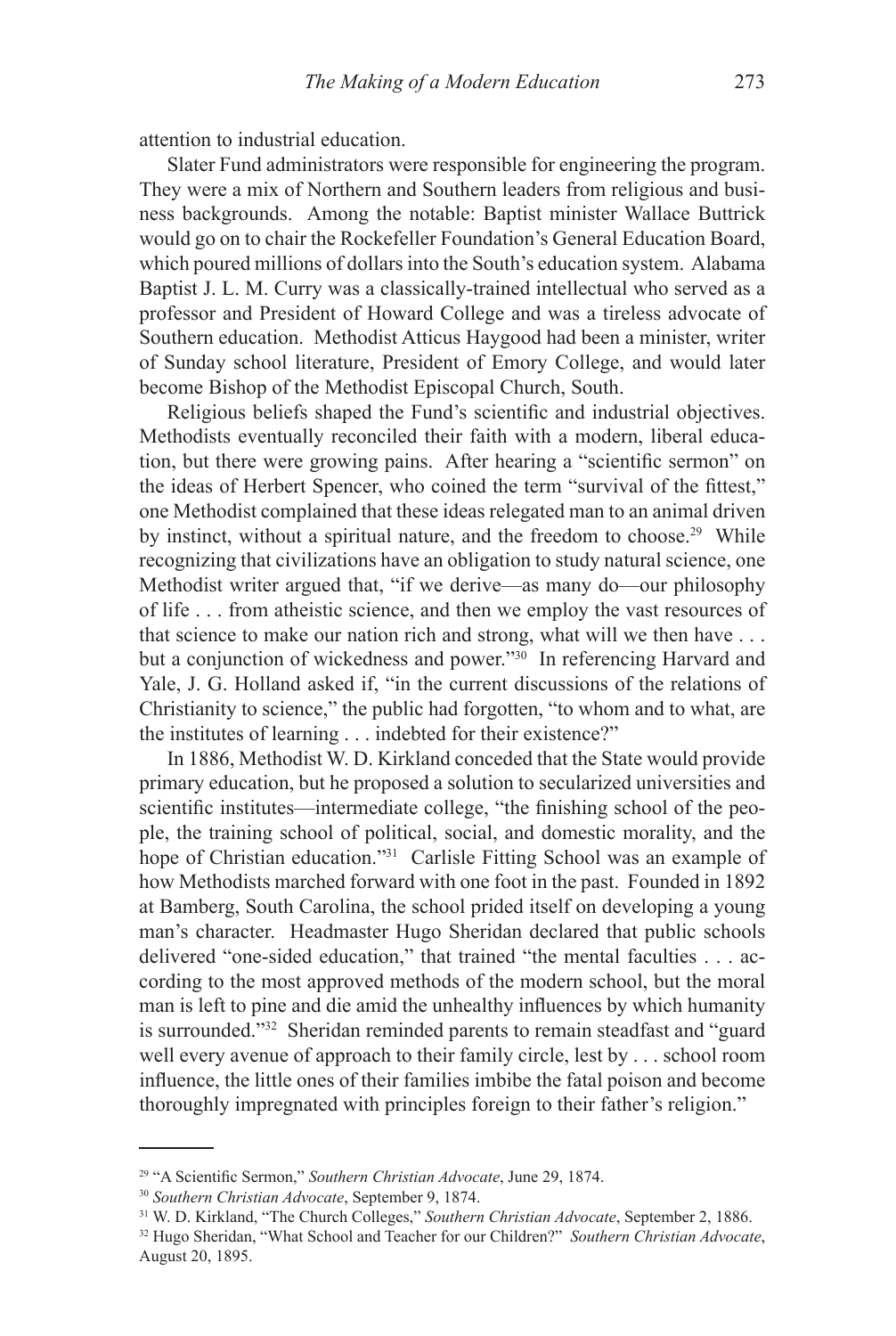Carlisle appealed to white families who wanted their sons to become educated and remain Methodists. The school was an auxiliary of Wofford College, so expectations were that some of these graduates would continue their education in Spartanburg. Because finishing schools had to produce students who could compete with public school graduates around the state, Sheridan promised that his students would receive a "first-class" education that was "principled" while also being "thorough, practical, and progressive."33

White Methodists in South Carolina cautiously embraced modern education for their own children, but questioned whether or not African Americans had the intelligence or the moral authority to engage in intellectual pursuits. This belief was not limited to South Carolinians; it was a national phenomenon legitimized by the country's leading authorities on black education. In spite of recent black achievements in higher education, Slater Fund administrator (and northerner) Wallace Buttrick commented that, "I recognize the fact that the Negro race is an inferior race and that the Anglo-Saxon is the superior race."<sup>34</sup> In describing African Americans, Atticus Haygood characterized them as "child-like," but an "improved and bettered race" than the "descendants of the wild Africans," who "needed protection against the worst instincts of the strong race."<sup>35</sup> J. L. M. Curry once wrote, "White supremacy does not mean hostility to the negro, but friendship for him."<sup>36</sup>

While most Methodists eventually supported industrial training for African Americans, they disagreed with each other and with some philanthropists about what constituted the best education. Advocating for denominational colleges, W. D. Kirkland warned against the "tendency to make all education an apprenticeship to industrial pursuits," suggesting that Methodists should not become consumed with the pursuit of material possessions and, ". . . this lowering of culture [*sic*] standards."37 In his essay, "What Hampton Means by Education," Albert Shaw argued that Blacks must continue to do a large share of the "hard work that goes with Southern economic advancement," and that while vocational education for blacks should continue, it was more important to educate "the white race than the black, because the white race [was] dominant . . ." and responsible for the whole system with which "other races may also hope to improve and prosper."38

Northern Methodists were also conflicted. In addition to literacy and teacher training, the missionary schools of the Reconstruction-era had of-

<sup>33</sup> Hugo Sheridan, "What School and Teacher for our Children?" *Southern Christian Advocate*, 20 August 1895.

<sup>&</sup>lt;sup>34</sup> Anderson, 92.

<sup>35</sup> Atticus G. Haygood, *Our Brother in Black: His Freedom and His Future* (New York: Phillips and Hunt; Cincinnati: Walden and Stowe, 1881), 12, 33, 35.

<sup>36</sup> Edwin Anderson Alderman and Armistead Churchill Gordon, *J.L.M. Curry: A Biography* (New York: Macmillan, 1911), 426.

<sup>37</sup> W. D. Kirkland, "The Secular Idea in Education," *Southern Christian Advocate*, August 21, 1890.

<sup>38 &</sup>quot;What Education is Doing for the Negro," *Southern Christian Advocate*, September 6, 1906.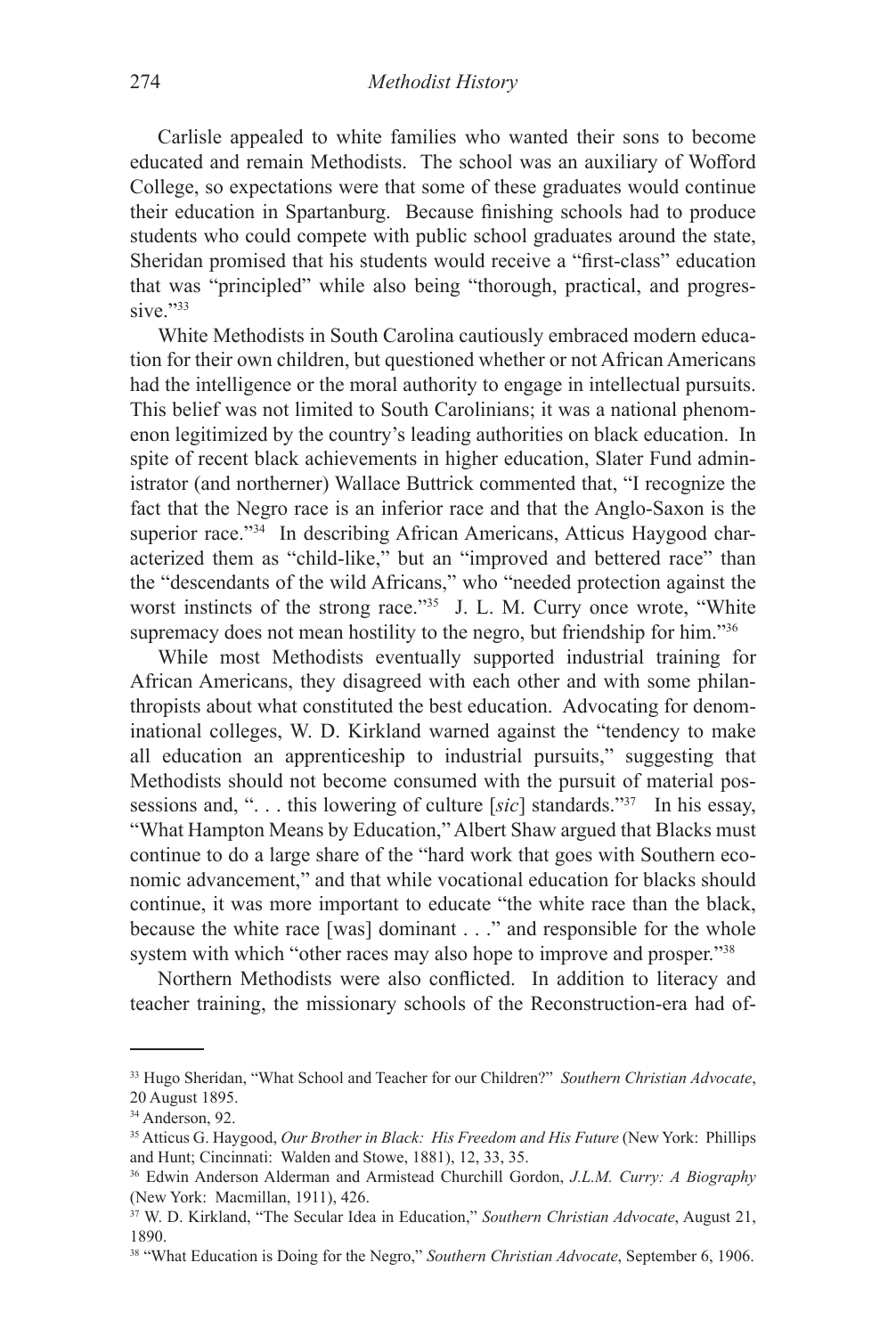fered religious instruction and ministerial training as part of their original charters. Many of the original founders of Claflin were hesitant to fully endorse the single-minded pursuit of industrial education. To them, education was more than vocational training. It fostered a language of emancipation for Methodists, this embodied their faith—they were educating by empowering the Freedpeople with the free-will to make their lives better. Latin, Greek, and English rhetoric provided a necessary background for ministerial training, and fine arts, especially music, had long been a curriculum emphasis. Methodists believed their system had worked for forty years and, while they remained committed to vocational instruction, they also adamantly wished to preserve their Methodist heritage. In 1904, while testifying to the General Education Board, Wallace Buttrick recommended that none of John D. Rockefeller's monies go to private denominational colleges that refused fully to adopt the Hampton-Tuskegee model. In *The Education of Blacks in the South*, Historian James Anderson best captured Buttrick's words:

Denominational schools still have a mission and for many years will continue to have. But they should have well-trained—modern trained—educators as principals, they should be "Hamptonized" as far as is practicable, they should largely eliminate Latin, Greek, etc., to say nothing of piano music and the like, they should teach agriculture and related industries with constant and growing appreciation of the educational values in such courses; in a word, they should "choose an object" and direct all efforts to the accomplishment of that clearly defined and clearly seen object, wiz. [*sic*]—such training . . . shall make of him a producer—a servant—of his day and generation in the highest sense.<sup>39</sup>

At Claflin University, the debate over vocational training and liberal arts began in the 1890s. During the previous decade, the state established Clemson Agricultural College of South Carolina but it was white-only. When the Federal Government passed a second Morrill Act in 1890, mandating state funding for a separate Colored Agricultural and Mechanical college, this forced an institutional change. For twenty-three years, Claflin had operated under an unusual arrangement, whereby a Southern state institution functioned within a Northern-controlled Methodist college. In 1896, the South Carolina General Assembly "declared against the Union of Church and State," and separated the Agricultural and Mechanical Institute.<sup>40</sup>

Claflin's shifting emphasis from vocational training to liberal arts was not immediate. At a time when Americans, both white and black, debated the idea of black education, Claflin functioned with a mix of pragmatism and aspiration. Because of economic and regional realities, the university did not disavow vocational training; in fact, enrollments grew. In 1902, grammar school students were still required to take two hours and fifteen minutes of manual training each week, compared with seventy-five minutes of vocal music. Although Claflin was never "Hamptonized," it did continue to receive appropriations from the Slater Fund. In 1908, the University

<sup>39</sup> Anderson, 134.

<sup>40</sup> *Catalogue of Claflin University, 1901-1902*, 50.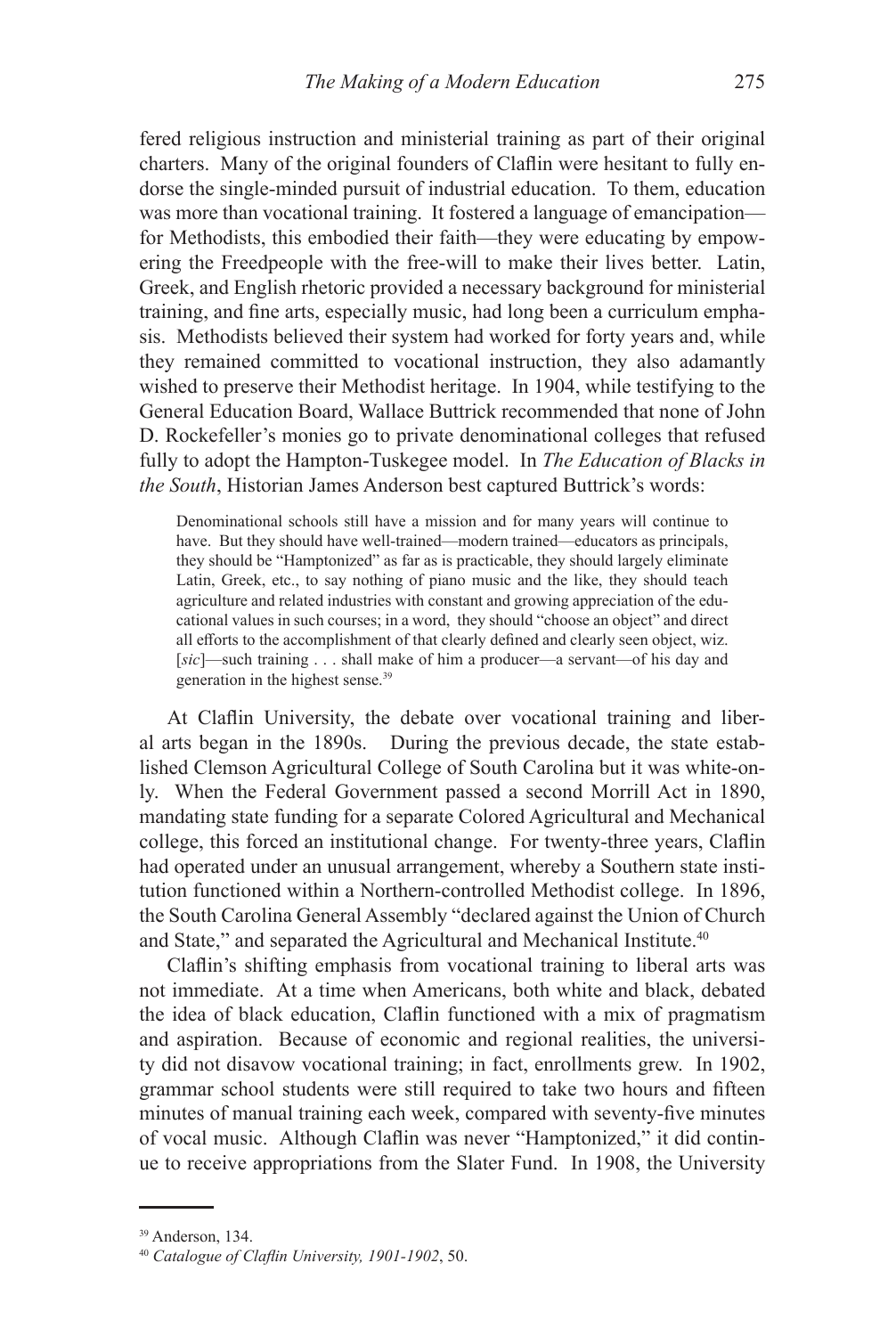completed Tingley Memorial Hall, funded by Mr. S.H. Tingley in memory of his wife, Adelia, "who was a devoted friend of the colored race and of all wise movements for their moral, industrial, and educational advancement."<sup>41</sup>

At the same time, the higher education curriculum expanded and became more popular. The Class of 1902 included 54 liberal arts, 50 college preparatory, and 289 Normal and Industrial graduates.<sup>42</sup> By 1913, there were 93 liberal arts, 274 college preparatory, 527 Normal and Scientific, and 10 Business College graduates.<sup>43</sup>

## **Conclusion**

Since the 1870s, Claflin had been a Methodist staging ground for black education in South Carolina. In the earliest years, the university encapsulated the hopes and dreams of Reconstruction—the idea that education was a democratic promise. Northerners had faith that their state-of-the-art education system would transform the South, much as it had the North in the 1840s and 1850s. Methodist reformers believed that Claflin provided an opportunity to bring their ideas about education into the twentieth century.

South Carolina Methodists were less certain about the promises of progressive education. Most rejected the State's attempts to expand public education, at least until African Americans could be legally excluded. White Southerners were apprehensive of northern intervention into their affairs, and at times, they were willing to sabotage their own progress in the name of disfranchisement.

The Methodist leaders in South Carolina looked for opportunities to find common ground. On the one hand, church members still valued their ministers' guidance but had become increasingly parochial, hostile, and violent toward African-Americans. On the other hand, Northern reformers made sense when they argued for racial tolerance and economic progress, but those ideas also undercut religious authority. By advocating for industrial black education, state leaders were able to promote the economic and moral benefits of education, while also re-affirming the South's racial hierarchy. A few of these leaders helped shape national education trends by working with Rockefeller's General Education Board.

Claflin also held lessons for South Carolina's white religious colleges. As state funded institutions embraced more secular instruction, religious schools like Wofford looked for ways to compete for students seeking a twentieth-century education. While parents wanted their children surrounded by like-minded believers, they also recognized that students in religious schools might one day compete for jobs against state school graduates. For almost fifty years, Claflin had survived by offering African Americans its vision of a modern education—part spiritual, part ideological, and part practical. This vision was a model that most denominational colleges, both black

<sup>41</sup> *Catalogue of Claflin University, 1912-1913*, 65.

<sup>42</sup> *Catalogue of Claflin University, 1901-1902*, 50. 43 *Catalogue of Claflin University, 1912-1913*, 68.